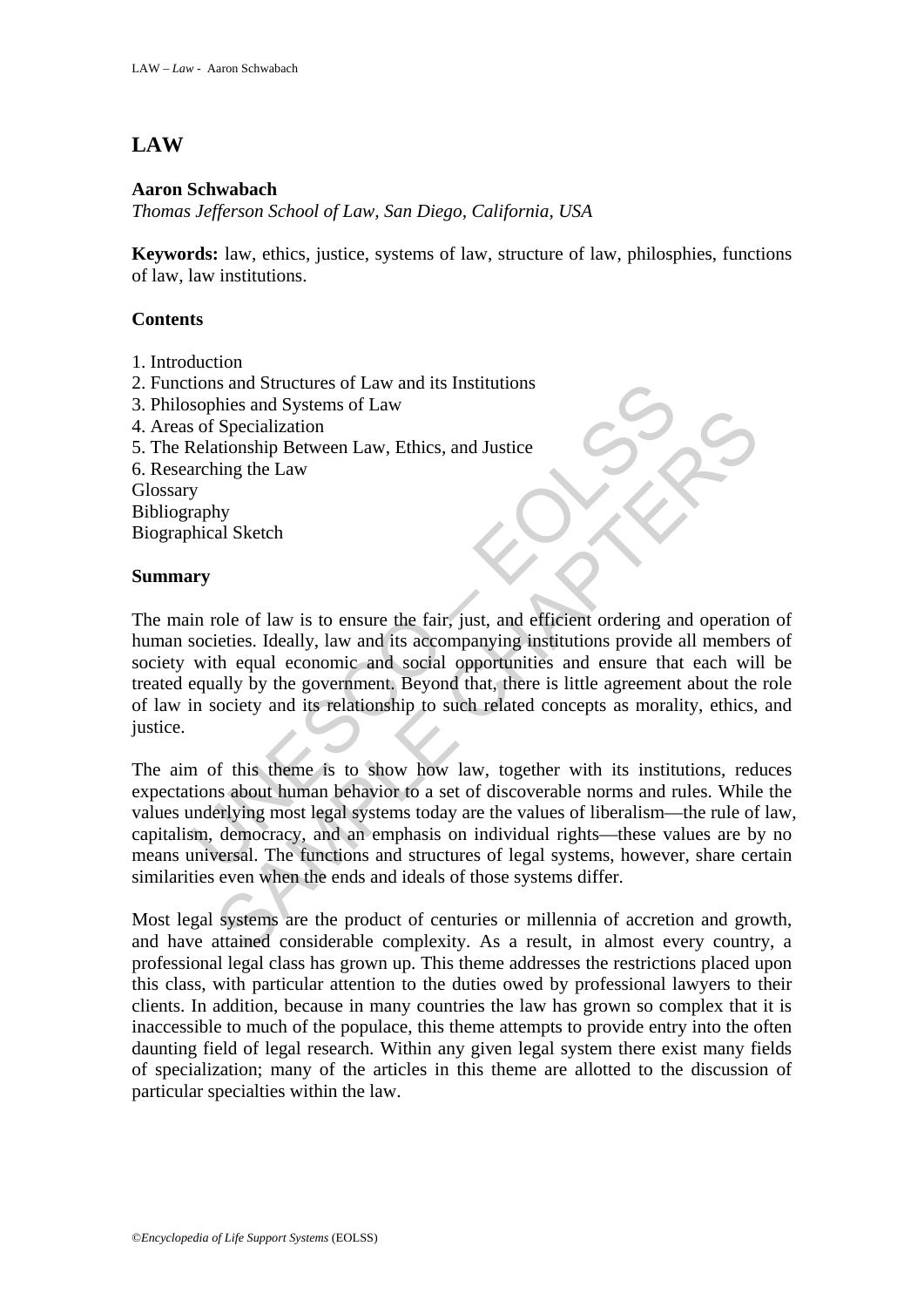### **1. Introduction**

Law, formally recognized as such or not, is an essential life support system; it is an essential ingredient in the functioning of every human society. Yet there is no more agreement on the meaning of the term "law" than there is on the meaning of many other apparently basic concepts, such as "art." All of us live our lives in accordance with, or at times at odds with, "law;" an entire profession is devoted to the study and practice of "law;" governments everywhere proclaim, at times sincerely and at times hypocritically, their allegiance to the "rule of law." All of us seem to think we know what law is, yet most of us rarely if ever examine the concept critically.

any eminution or law will meet with objection from some group<br>and scholars. Perhaps the most generally acceptable statement that<br>being so over-inclusive as to lose all meaning is that law is a sec-<br>tions about the behavior Almost any definition of law will meet with objection from some group of philosophers or legal scholars. Perhaps the most generally acceptable statement that can be made without being so over-inclusive as to lose all meaning is that law is a set of normative expectations about the behavior of individuals and groups within a society. Each member of society recognizes certain rules of behavior, expects that most others will act in accordance with these rules most of the time, and understands that those others have similar expectations. Each individual undertakes to fulfill those expectations—that is, to act in accordance with the rules—to a greater or lesser extent.

It is the creation of and failure to fulfill those expectations that gives rise to the study and practice of law. It is probable that all members of a society behave in a way at odds with that society's formally expressed expectations some of the time. There may be any number of reasons, among them ignorance, accident, a desire to avoid inconvenience, a desire for profit, and malice. An important part of the work of law is sorting out the types of non-compliance with expectations that can be accepted and those that cannot; in other words, creating a second level of expectations.

ing so over-inclusive as to lose all meaning is that law is a set of normal<br>ing so over-inclusive as to lose all meaning is that law is a set of normal<br>is about the behavior of individuals and groups within a society. It<br>s The origin of that first level of expectation—the basic rules with which most members of a society are expected to comply most of the time—is subject to considerable debate. At one end of the philosophical spectrum is the belief that at least some absolute rules exist in immanent form long before they are "discovered" by a society and its lawmakers, lawyers, and judges. At the other end is the belief that a society has no rules other than those that it chooses to make for itself, and that all of these rules are thus subject to change. Between these two extremes, and perhaps beyond them, lie countless other schools of thought. However, lawyers in general are pragmatic and spend little time worrying about the misty origins of Law; they are far more concerned with the application of the law to particular sets of facts and with future developments in the law.

#### **2. Functions and Structures of Law and Its Institutions**

Any legal system must perform three functions. It must make rules, it must enforce those rules, and it must resolve disputes arising from the application of those rules. Different legal systems have evolved different structures to perform these functions. A common overall structure, however, is tripartite, reflecting the three functions the system must perform. Typically, a legislative body of some sort makes the laws, an executive branch of government enforces those laws, and a judicial system resolves disputes.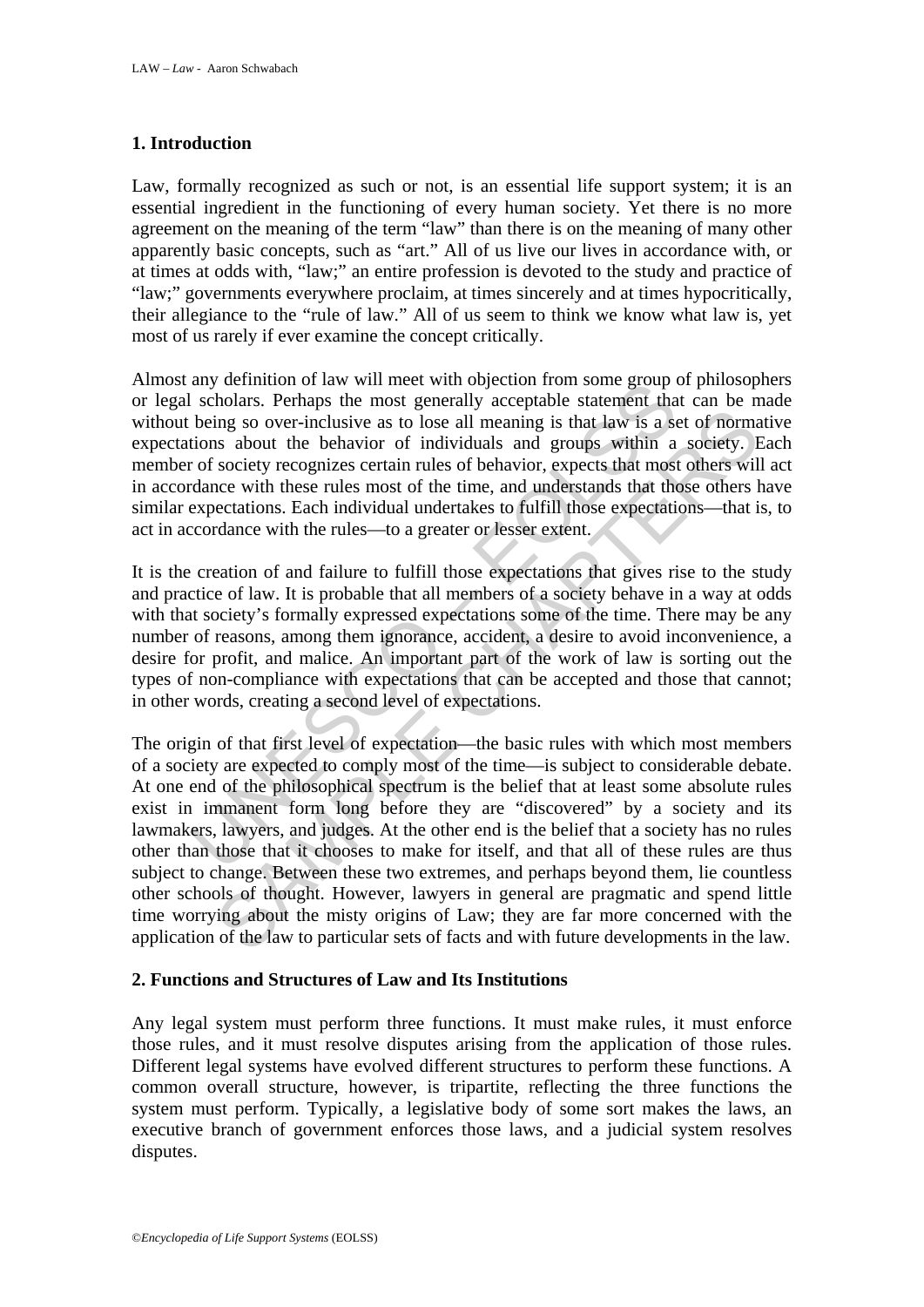Most of the world's countries make at least a pretense of representing the people they govern, and the legislature is generally elected. The executive may be directly elected or chosen by the legislature, or may be hereditary. In some hereditary monarchies, the legislative and executive functions are combined, while in others the monarch appoints the legislature.

Under ideal conditions in a democracy, the legislative process and the laws will represent the interests of a majority of the people. In a monarchy or non-democratic state, the laws will represent the interests of those in power. In either type of state, a judiciary is necessary not only to resolve disputes but also to protect the interests of those not empowered in the law-making process. This judiciary functions most effectively when it is independent of the rule-making and administrative authorities.

A democratic society without an independent judiciary becomes the tyranny of the majority. Nothing but the good intentions of the majority protects minorities from laws discriminating against them. In the absence of some mechanism for judicial review, a majority can vote to impoverish or disenfranchise members of a minority, to deport them or sell them into slavery, or even to exterminate them, although these last extreme examples may be subject to constraints of international law.

by when it is independent of the full-making and administrative and<br>corratic society without an independent judiciary becomes the<br>y. Nothing but the good intentions of the majority protects minor<br>inating against them. In t atic society without an independent judiciary becomes the tyranny of<br>oothing but the good intentions of the majority protects minorities from<br>ling against them. In the absence of some mechanism for judicial review<br>and a vo One of the most important functions of courts in a democratic society, then, is the protection of minority interests and rights. In pluralistic societies founded on classical liberal principles, the courts tend to win approval when they protect the interests and rights of racial, ethnic, or religious minorities; only a marginalized extremist minority in most countries objects to this form of protection of minorities. On the other hand, it sometimes becomes the job of the judicial system to protect this extremist minority, as when the United States court system protected the right of American Nazis to march through a Chicago suburb. Decisions of this sort are often much less popular. Other decisions polarize a community along political lines: decisions protecting the interests of the rich are likely to prove unpopular with the political left, for example, while decisions protecting the rights of accused or convicted criminals are likely to prove unpopular with the right. In order to function effectively, courts must be insulated from the political process in a way that legislatures and executive bodies cannot and should not be.

## **2.1. The Professional Practice of Law**

An essential adjunct to the judicial system is the existence of a trained professional community of lawyers: the practicing bar. While the judges are employees of the government, the majority of attorneys are not. The existence of a professional bar provides individuals seeking redress of wrongs with multiple avenues of approach to the courts. Not only is it far less expensive for government to privatize this function, it is far more effective than setting up a government grievance procedure for every imaginable wrong.

The standards and procedures by which one becomes a member of the professional bar vary greatly from one jurisdiction to the next. In the United States, admission to practice in each state is regulated at the state level; admission to practice in one state does not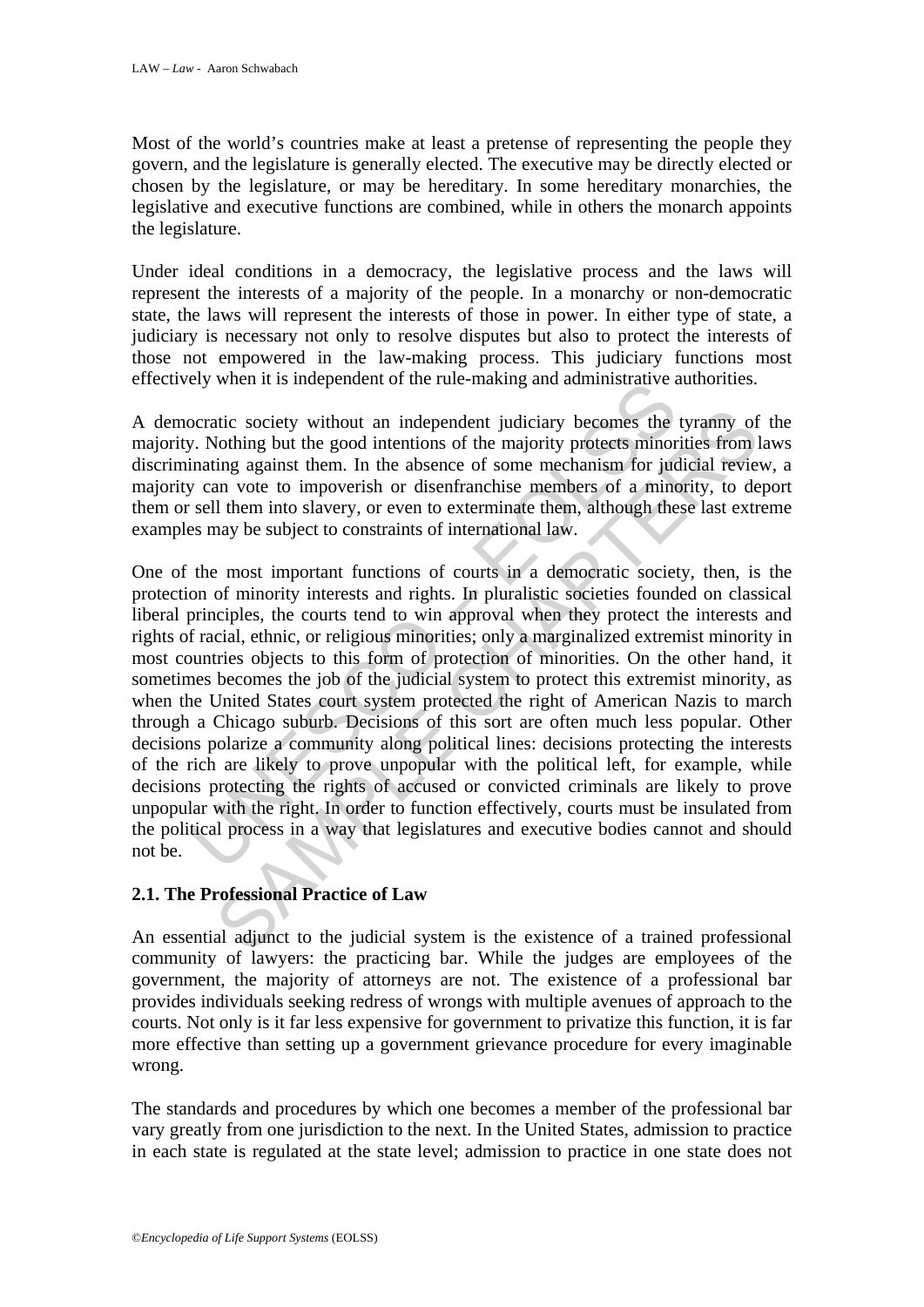guarantee admission to practice in others, although lawyers admitted in any state may be admitted to the federal bar. There are certain relatively uniform elements to the process, however.

With only minor exceptions, admission to the practicing bar is contingent upon satisfactory performance on a bar examination, usually lasting two or three days, and upon a determination of good moral character following an investigation of the applicant's background. Almost all bar applicants first complete a program of postsecondary preparatory education. Typically this consists of a four-year undergraduate degree and a three-year program of graduate study culminating in the J.D. (Juris Doctor, or doctor of laws) degree. Most state bars require that the J.D. be obtained from a law school accredited by the American Bar Association (ABA); there are about 180 such schools.

The barriers to entry are obviously formidable, and have been criticized as protecting a monopoly. Two major bottlenecks in the system are the requirement of a J.D. before taking the bar examination and the bar examination itself. On examination, each of these can be seen to serve a useful function, although in some states at some times their application may be excessively stringent.

The same of the Manuson and the process and the system of the system of the system of the system are the requirement of the bar examination and the bar examination itself. On examination be seen to serve a useful function, is to entry are obviously formidable, and have been criticized as protect<br>Two major bottlenecks in the system are the requirement of a J.D. be<br>the rexamination and the bar examination itself. On examination, eac<br>e seen to The requirement of a J.D. or equivalent degree is generally defended as necessary to ensure a well-qualified bar. Opponents argue that the bar exam alone should serve that function, and California has made it possible for applicants to show eligibility for the examination in other ways than completion of the J.D. (Very few of these alternative applicants pass the bar examination.) Proponents, on the other hand, point out that three years of law school does far more than prepare the student for a three-day examination; it teaches a way of thinking and a body of knowledge, it familiarizes the student with legal research and the practice of law, and does everything possible to assimilate the student into the culture of the law.

The examination itself is generally recognized as necessary, although Wisconsin considers satisfactory law school grades earned within the state to be equivalent to passage of the bar examination. The format and content of the examination have frequently come under attack from a variety of directions, though. Over the years bar examinations have been accused of almost every imaginable failing, from discriminating against members of ethnic minorities to testing skills unrelated to the practice of law. As a result, the examination is under nearly constant critical examination and revision. At the same time, there has been a move toward nationwide standardization of the examination. Most states have voluntarily adopted the Multistate Bar Examination, a multiple-choice test that makes up one-third to one-half of the total examination. There is also a Multistate Professional Responsibility Examination, and multistate performance and essay tests have begun to gain currency.

-

-

-